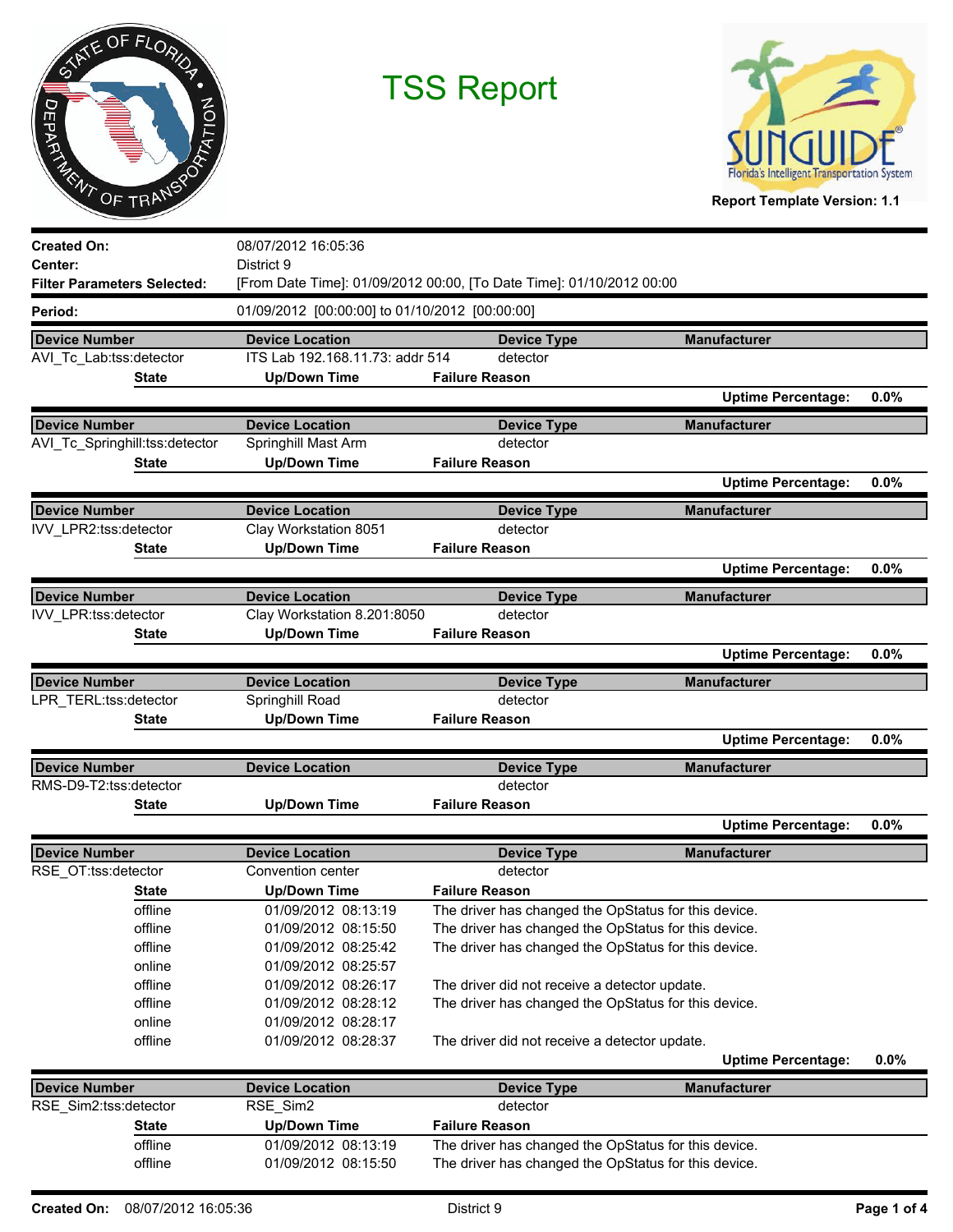



## **Report Template Version: 1.1**

| online<br>offline | 01/09/2012 08:25:57<br>01/09/2012 08:26:17 | The driver did not receive a detector update.        |      |
|-------------------|--------------------------------------------|------------------------------------------------------|------|
|                   |                                            |                                                      |      |
| offline           | 01/09/2012 08:28:12                        | The driver has changed the OpStatus for this device. |      |
| online            | 01/09/2012 08:28:17                        |                                                      |      |
| offline           | 01/09/2012 08:28:37                        | The driver did not receive a detector update.        |      |
|                   |                                            | <b>Uptime Percentage:</b>                            | 0.0% |

| Device Number         | <b>Device Location</b> | <b>Device Type</b>                                   | <b>Manufacturer</b>       |         |
|-----------------------|------------------------|------------------------------------------------------|---------------------------|---------|
| RSE Sim3:tss:detector | Rse Sim3               | detector                                             |                           |         |
| <b>State</b>          | <b>Up/Down Time</b>    | <b>Failure Reason</b>                                |                           |         |
| offline               | 01/09/2012 08:13:18    | The driver has changed the OpStatus for this device. |                           |         |
| offline               | 01/09/2012 08:15:49    | The driver has changed the OpStatus for this device. |                           |         |
| offline               | 01/09/2012 08:25:41    | The driver has changed the OpStatus for this device. |                           |         |
| online                | 01/09/2012 08:25:57    |                                                      |                           |         |
| offline               | 01/09/2012 08:26:17    | The driver did not receive a detector update.        |                           |         |
| offline               | 01/09/2012 08:28:11    | The driver has changed the OpStatus for this device. |                           |         |
| online                | 01/09/2012 08:28:17    |                                                      |                           |         |
| offline               | 01/09/2012 08:28:37    | The driver did not receive a detector update.        |                           |         |
|                       |                        |                                                      | <b>Uptime Percentage:</b> | $0.0\%$ |

| <b>Device Number</b>  | <b>Device Location</b> | Device Type                                          | <b>Manufacturer</b> |  |
|-----------------------|------------------------|------------------------------------------------------|---------------------|--|
| RSE Sim4:tss:detector | the 4th RSE            | detector                                             |                     |  |
| <b>State</b>          | <b>Up/Down Time</b>    | <b>Failure Reason</b>                                |                     |  |
| offline               | 01/09/2012 08:13:19    | The driver has changed the OpStatus for this device. |                     |  |
| offline               | 01/09/2012 08:15:50    | The driver has changed the OpStatus for this device. |                     |  |
| offline               | 01/09/2012 08:25:42    | The driver has changed the OpStatus for this device. |                     |  |
| online                | 01/09/2012 08:25:57    |                                                      |                     |  |
| offline               | 01/09/2012 08:26:17    | The driver did not receive a detector update.        |                     |  |
| offline               | 01/09/2012 08:28:12    | The driver has changed the OpStatus for this device. |                     |  |
| online                | 01/09/2012 08:28:17    |                                                      |                     |  |
| offline               | 01/09/2012 08:28:37    | The driver did not receive a detector update.        |                     |  |

**Uptime Percentage: 0.0%**

| Device Number        | <b>Device Location</b> | <b>Device Type</b>                                   | <b>Manufacturer</b>       |         |
|----------------------|------------------------|------------------------------------------------------|---------------------------|---------|
| RSE Sim:tss:detector | RSE Sim                | detector                                             |                           |         |
| <b>State</b>         | <b>Up/Down Time</b>    | <b>Failure Reason</b>                                |                           |         |
| offline              | 01/09/2012 08:13:18    | The driver has changed the OpStatus for this device. |                           |         |
| offline              | 01/09/2012 08:13:19    | The driver has changed the OpStatus for this device. |                           |         |
| offline              | 01/09/2012 08:15:49    | The driver has changed the OpStatus for this device. |                           |         |
| offline              | 01/09/2012 08:15:50    | The driver has changed the OpStatus for this device. |                           |         |
| offline              | 01/09/2012 08:25:41    | The driver has changed the OpStatus for this device. |                           |         |
| offline              | 01/09/2012 08:25:42    | The driver has changed the OpStatus for this device. |                           |         |
| online               | 01/09/2012 08:25:57    |                                                      |                           |         |
| offline              | 01/09/2012 08:26:17    | The driver did not receive a detector update.        |                           |         |
| offline              | 01/09/2012 08:28:11    | The driver has changed the OpStatus for this device. |                           |         |
| offline              | 01/09/2012 08:28:12    | The driver has changed the OpStatus for this device. |                           |         |
| online               | 01/09/2012 08:28:17    |                                                      |                           |         |
| offline              | 01/09/2012 08:28:37    | The driver did not receive a detector update.        |                           |         |
|                      |                        |                                                      | <b>Uptime Percentage:</b> | $0.0\%$ |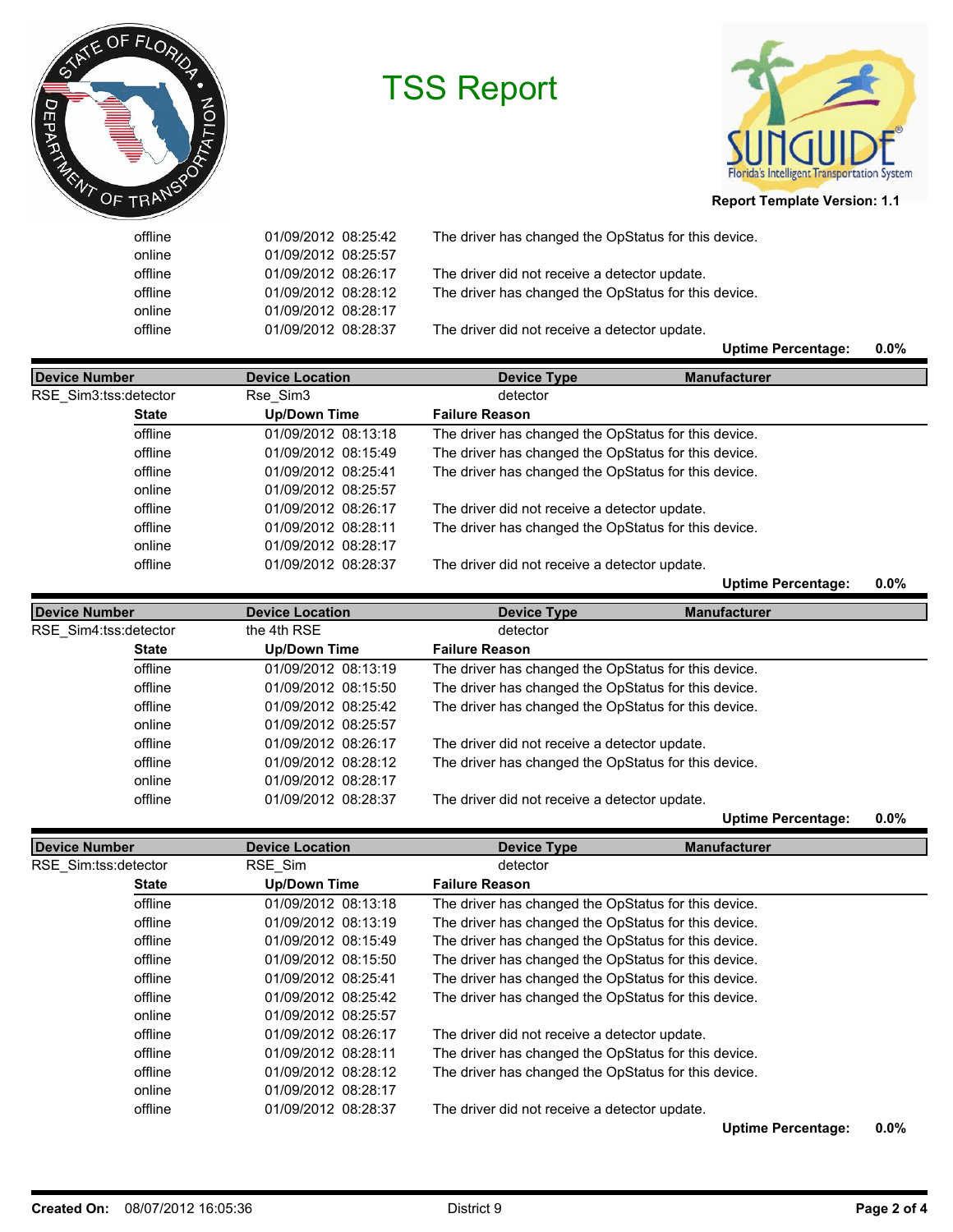



**Report Template Version: 1.1**

| <b>Device Number</b>                         | <b>Device Location</b>               | <b>Device Type</b>                            | <b>Manufacturer</b>       |       |
|----------------------------------------------|--------------------------------------|-----------------------------------------------|---------------------------|-------|
| RTMS-01:tss:detector                         | I-10 Strip                           | detector                                      |                           |       |
| <b>State</b>                                 | <b>Up/Down Time</b>                  | <b>Failure Reason</b>                         |                           |       |
| offline                                      | 01/09/2012 07:38:18                  | The driver did not receive a detector update. |                           |       |
|                                              |                                      |                                               | <b>Uptime Percentage:</b> | 31.8% |
| <b>Device Number</b>                         | <b>Device Location</b>               | <b>Device Type</b>                            | <b>Manufacturer</b>       |       |
| RTMS-02:tss:detector                         | I-10 Strip                           | detector                                      |                           |       |
| <b>State</b>                                 | <b>Up/Down Time</b>                  | <b>Failure Reason</b>                         |                           |       |
| offline                                      | 01/09/2012 07:38:20                  | The driver did not receive a detector update. |                           |       |
|                                              |                                      |                                               | <b>Uptime Percentage:</b> | 31.8% |
| <b>Device Number</b>                         | <b>Device Location</b>               | <b>Device Type</b>                            | <b>Manufacturer</b>       |       |
| RTMS-03:tss:detector                         | I-10 Strip                           | detector                                      |                           |       |
| <b>State</b>                                 | <b>Up/Down Time</b>                  | <b>Failure Reason</b>                         |                           |       |
| offline                                      | 01/09/2012 07:38:19                  | The driver did not receive a detector update. |                           |       |
|                                              |                                      |                                               | <b>Uptime Percentage:</b> | 31.8% |
| Device Number                                | <b>Device Location</b>               | <b>Device Type</b>                            | <b>Manufacturer</b>       |       |
| RTMS-04:tss:detector                         | I-10 Strip                           | detector                                      |                           |       |
| <b>State</b>                                 | <b>Up/Down Time</b>                  | <b>Failure Reason</b>                         |                           |       |
| offline                                      | 01/09/2012 07:38:19                  | The driver did not receive a detector update. |                           |       |
|                                              |                                      |                                               | <b>Uptime Percentage:</b> | 31.8% |
|                                              |                                      |                                               |                           |       |
| Device Number<br>RTMS-05:tss:detector        | <b>Device Location</b><br>I-10 Strip | <b>Device Type</b><br>detector                | <b>Manufacturer</b>       |       |
| <b>State</b>                                 | <b>Up/Down Time</b>                  | <b>Failure Reason</b>                         |                           |       |
| offline                                      | 01/09/2012 07:38:19                  | The driver did not receive a detector update. |                           |       |
|                                              |                                      |                                               | <b>Uptime Percentage:</b> | 31.8% |
|                                              |                                      |                                               |                           |       |
| <b>Device Number</b><br>RTMS-06:tss:detector | <b>Device Location</b>               | <b>Device Type</b><br>detector                | <b>Manufacturer</b>       |       |
|                                              | I-10 Strip                           |                                               |                           |       |
| <b>State</b>                                 | <b>Up/Down Time</b>                  | <b>Failure Reason</b>                         |                           |       |
| offline                                      | 01/09/2012 07:38:19                  | The driver did not receive a detector update. |                           |       |
|                                              |                                      |                                               | <b>Uptime Percentage:</b> | 31.8% |
| <b>Device Number</b>                         | <b>Device Location</b>               | <b>Device Type</b>                            | <b>Manufacturer</b>       |       |
| RTMS-07:tss:detector                         | I-10 Strip                           | detector                                      |                           |       |
| <b>State</b>                                 | <b>Up/Down Time</b>                  | <b>Failure Reason</b>                         |                           |       |
| offline                                      | 01/09/2012 07:38:20                  | The driver did not receive a detector update. |                           |       |
|                                              |                                      |                                               | <b>Uptime Percentage:</b> | 31.8% |
| <b>Device Number</b>                         | <b>Device Location</b>               | <b>Device Type</b>                            | <b>Manufacturer</b>       |       |
| RTMS-08:tss:detector                         | 1                                    | detector                                      |                           |       |
| <b>State</b>                                 | <b>Up/Down Time</b>                  | <b>Failure Reason</b>                         |                           |       |
| offline                                      | 01/09/2012 07:38:19                  | The driver did not receive a detector update. |                           |       |
|                                              |                                      |                                               | <b>Uptime Percentage:</b> | 31.8% |
| <b>Device Number</b>                         | <b>Device Location</b>               | <b>Device Type</b>                            | <b>Manufacturer</b>       |       |
| RTMS-09:tss:detector                         | I-10 Strip                           | detector                                      |                           |       |
| <b>State</b>                                 | <b>Up/Down Time</b>                  | <b>Failure Reason</b>                         |                           |       |
| offline                                      | 01/09/2012 07:38:19                  | The driver did not receive a detector update. |                           |       |
|                                              |                                      |                                               | <b>Uptime Percentage:</b> | 31.8% |